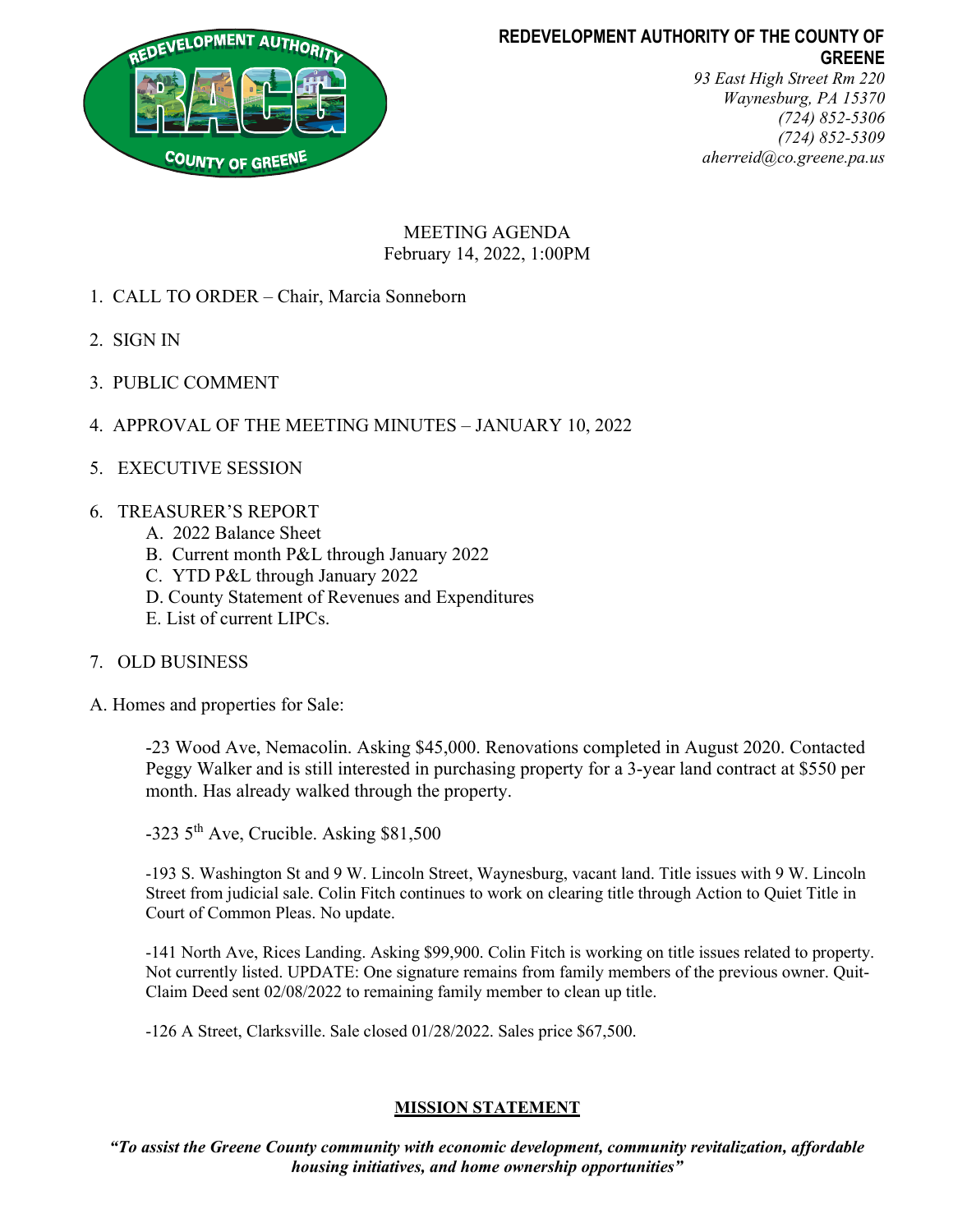

## REDEVELOPMENT AUTHORITY OF THE COUNTY OF GREENE

93 East High Street Rm 220 Waynesburg, PA 15370 (724) 852-5306 (724) 852-5309 aherreid@co.greene.pa.us

B. Tax assessment appeals on 40 Wood and 46 School Street. Petition filed in Greene County Court of Common Pleas by Colin Fitch. Pre-Trial hearing scheduled for February 22, 2022 at 2pm.

C. Two modular homes for Rogersville are in place. Interior finish work and completing exterior is on hold due to no electrical service, as well as materials- siding and roofing being on back order causing delays. Meter heads for electricity and service lines to electrical panel have now been completed. Running the service line underground to the transformer box was delayed due to freezing. To be electrical inspected February 15, 2022 by Harshman LLC.

D. Review of homes in rehab inventory:

1. 64 Diaz, 17 Wood Street, Nemacolin

2. 124 2nd Street, Clarksville (Pitt Gas). Director is currently drafting construction plans for combining both halves of this duplex to convert to one home, and estimate cost of work.

3. 82 C Street, Clarksville. ½ Duplex.

4. 295 5th Ave, Crucible (Tim Guesman sweat equity program for repairs. Tim's desire is to purchase home from RDA. Need to establish benchmarks and deadlines with Tim).

5. 363 Nazer Street, Waynesburg. Contractor Gaskill Construction has completed their contract. Director to install finish flooring on main level, and have stairs and second level carpeted by others. Home should be completed first two weeks in March. Melissa Haught still interested in home, has met with Blueprints on two occasions.

E. Title searches for 19 properties purchased at judicial sales are being addressed by Colin Fitch. Title searches for 47 School Street, 114 Bliss Ave, 141 North Ave, 9 W. Lincoln Street are works in progress. Director to meet with Colin Fitch to review title searches.

F. Update on summary George Scull prepared on RDA activities since its inception. Has completed organizing and mapping RDA's vacant land portfolio.

#### 8. NEW BUSINESS

A. Nineveh Heights PHARE 2018/19 grant expired December 31, 2021 after one extension. Project not financially feasible at this time. This grant was closed out January  $26<sup>th</sup>$ , 2022. The funds to be re-allocated to Greene County at a later date. Due back from the RACG to PHFA is \$793,155. Motion to send funds back.

B. PHARE 2021/22 grant of \$720,000 to be received soon. Project outlined in the grant is to place 9 modular homes on vacant land owned by the RDA.

C. 2006 Dodge RAM 1500 owned by RDA will not pass state inspection. Extensive rust damage, both catalytic converters were stolen, brake and brake lines corroded. Estimated cost of repairs is \$6800 includes body work and mechanic repairs. Purchased in 2019 for \$6,100.

#### MISSION STATEMENT

"To assist the Greene County community with economic development, community revitalization, affordable housing initiatives, and home ownership opportunities"